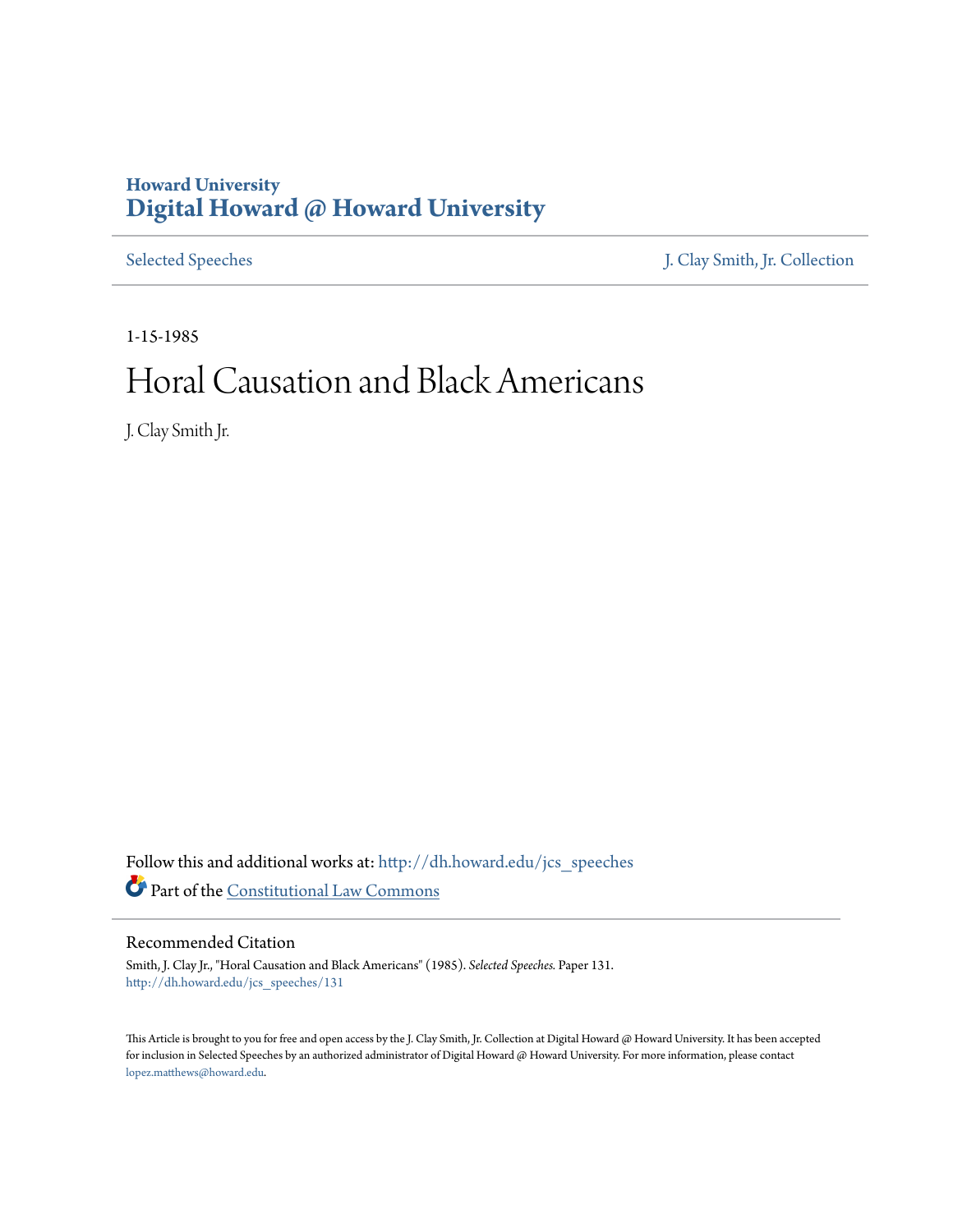#### HOWARD UNIVERSITY

2900 VAN NESS STREET. N.W. WASHINGTON. D.C. 20008

SCHOOL OF LAW January 15, 1985

I)

. '"'-

,

 $\left($ 

 $\left($ 

The Honorable Charles Fried Deputy U.S. Solicitor General Department of Justice Washington, D.C.

"r -. . . .,~~.

RE: Horal Causation and Black Americans

Dear Mr. Fried:

America was in the midst of a moral cr1S1S *in* 1964, the year you published "Moral Causation" in the May *issue* of the Harvard Law Review. That crisis involved the resistance of Black America to race restrictions based upon "mistaken beliefs" that Black Americans were inferior. Mistaken or not, such beliefs were codified *in* many states, or otherwise made lawful by custom and public acceptance.

Of course, 1964 was not the beginning of the recognition or effects of racial negation based upon existing and forseeable facts of race difference. Race difference, first codified in our instrument of rule, had always been and no circumstance was supposed to alter this principle of apartheid. History, of course, has clearly established -- much to the credit of persons occupying your office -- that the classification of Blacks as chattels was a "mistaken belief" by which a great nation was to be governed.

Since -- even before -- the emancipation of Black Americans, Blacks, and their allies, have been challenged to make a "rational demonstration" of the rightness of their quest as valued lives *in* the republic. The burden of establishing moralworthiness to participate in American life has and is today placed upon Blacks with perhaps more weight than any other group in America. Hence, Black progress has been slow. The contradiction is that -- while the process has been understandably slow -- the criticism leveled against Blacks because of such slow pace has been great. So intense has the criticism been by an alarming vocal quarter of America in pointing out the slow pace made by Blacks that they are erroneously making the argument -- or rational demonstration<br>-- that Blacks cannot make it -- with or without government support or its protection or that Blacks, unlike any other group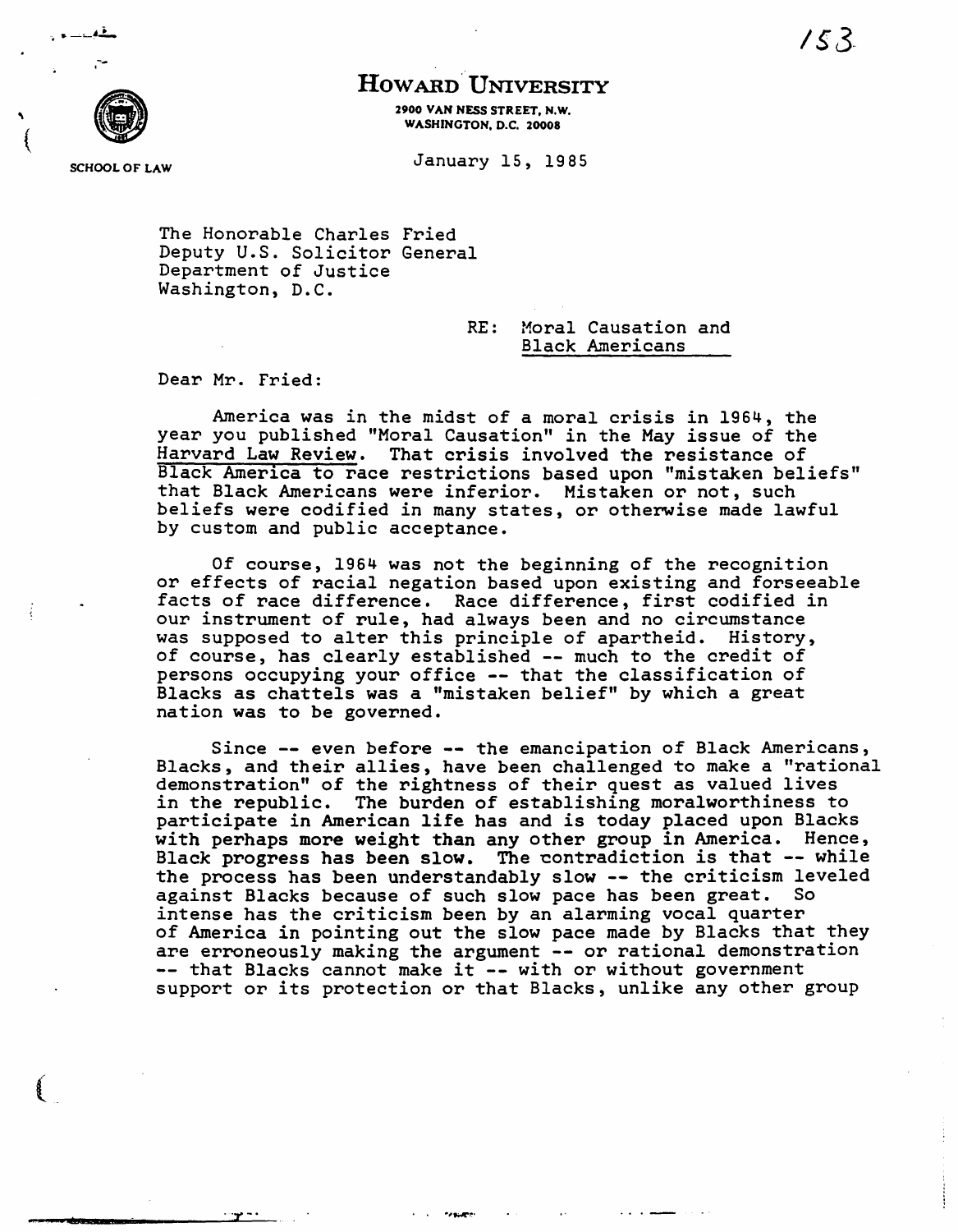The Honorable Charles Fried Page Two

in America, are -- to their disadvantage -- too dependent on<br>government. There is a "mistaken belief" that without legal There is a "mistaken belief" that without legal protections afforded Blacks in the past that somehow they will catch up despite existing restrictions still too apparent to the naked eye to be a surprise to any person with average vision. There is growing concern among some scholars that the costs of Negro participation in the society -- yes, even their participation in the franchise -- may be too costly to the majority whatever the ultimate and forseeable good. I hope that you would agree that there is no place in authoritative governments for such thoughts.

I pose to you the question you once posed: "By what means is a man brought to perform acts which are costly to him but<br>on which some good depends?" "Moral Causation" is of particuon which some good depends?" "Moral Causation" is of particu- lar interest to me now as you occupy a position of public trust as the recently appointed Deputy U. S. Solicitor General of the United States. I wonder what, if any, sense of "obligation" will "push" you to recognize the "mistaken beliefs" long held valid about Blacks -- and move you to act, even when costly, to erode the effects that influence some political, social, and judicial quarters today. This act, even when costly, can only serve to eliminate the heavy weight placed largely upon the backs of Black America to establish its metaphysical worthiness.

A recent article made me wonder what rational demonstrations have been made to you by either presentation, or experience which would cause you to conclude -- as the enclosed Washington Times article reports, that affirmative action and all busing to achieve racial integration is not susceptible to argument? Rogers, Belief in individual and liberty guides deputy solicitor general, The Washington Times, December 17, 1984 at 2A, c.2.

I shudder at the thought that the slave progeny must master your article to find a common ground on which to have a meaningful dialogue with you. Many of America's poor -- Black or White<br>-- would feel overwhelmed by the distinctions you made between psychological and moral causation. However, by your words in your first days at Justice, you seemed to be an advocate --<br>at least as it relates to Blacks -- for an historical readjustment towards a national moral status which predates 1964. Let me hasten to say that this is not merely a matter of feeling or intuition. Your interview coupled with the drastic and retrogressive advocacy by DOJ to reverse the civil rights gains of Black Americans causes alarm because DOJ actors assert their conclusion as being not susceptible to argument, rational demonstration, or historical fact.

Aside from the lofty discussions on moral causation, there is a more fundamental appeal to be made: that is, can Black Americans be persuaded to trust the fairness or the moral rightness of Charles Fried?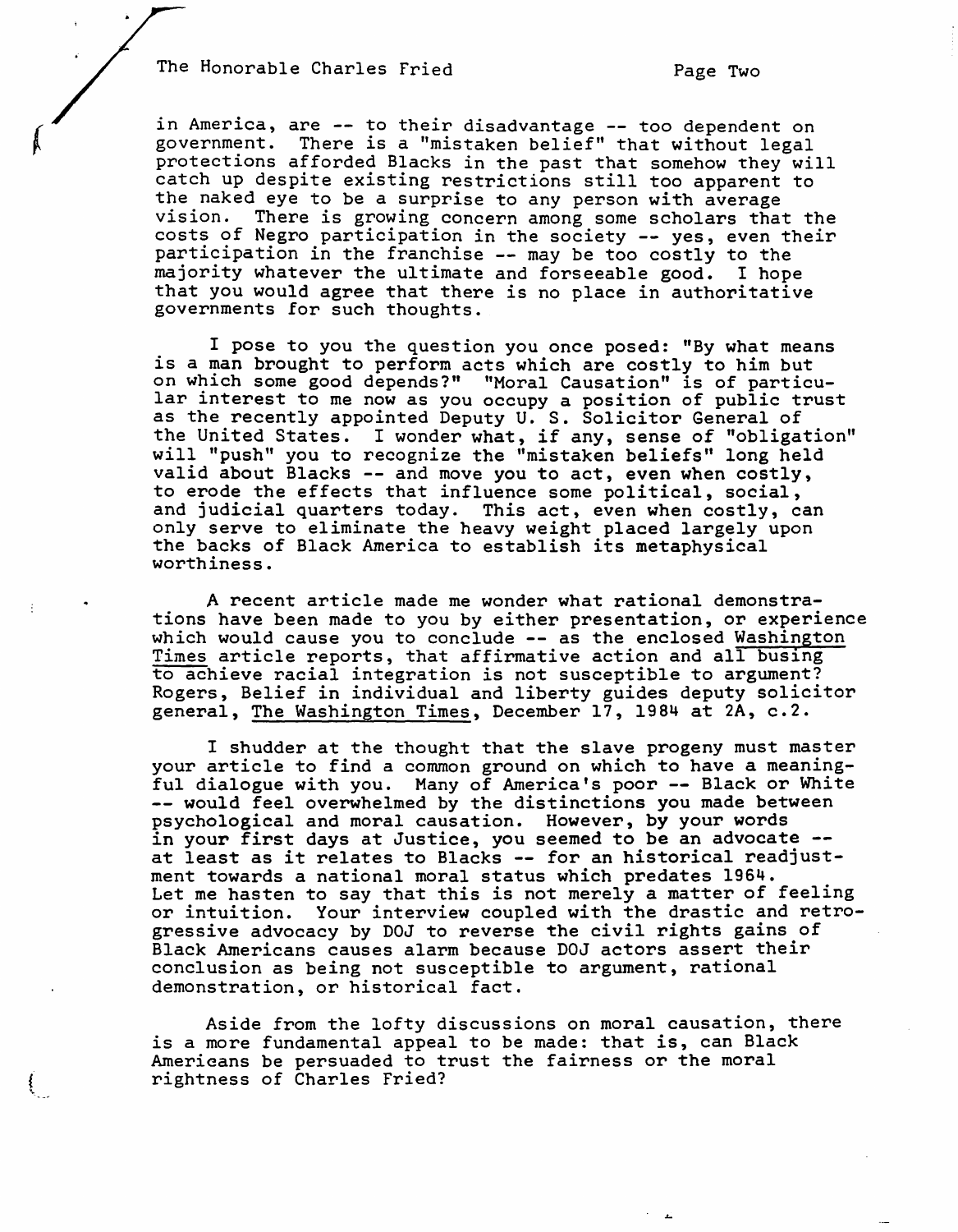The Honorable Charles Fried Page Three

 $\big($ 

You come to government from several years of pondering the problems of the legal profession, and social issues. I hope that you've come to government with an open mind focused on the need for a diverse society. As to Black America, your initial views -- as reported by the press and others -- gives rise to an uneasiness about your objectivity on questions of racial diversity at every level of our society. How shall Black America be judged by your cognition? Drawing on your words: will you be "moved by a mistaken sense of moral obligation" or will you be moved to consider our cause "by a sense of valid moral obligation?"

As you apparently believe that an actor may be moved to moral acts by a mistaken sense of moral obligation, might you sense or know that limitations on the possibilities of an integrated society is a mistaken sense of moral obligation? There exists mistakes which are presently lodged in the Division of Civil Rights at DOJ. I hope that this is not your personal<br>sense. I hope that your moral obligation is bottomed, as is I hope that your moral obligation is bottomed, as is mine, on the rocks of history which unmistakenly demonstrate that no state can call for a colorblind society without taking into account its racist past, and its present effects. I believe that moral obligation is driven by past causation having present effects.

Whether you will be moved by the historical, moral appeal of Black America *is* an open question. You safely left the possibility of persuasion (as based on the appeal in this letter) open in your article on "moral causation." You stated, "If a principle is right, it always has been and always will be right although changing circumstances may require changing conclusions from the application of the same principle." During this administration, it has been the perception of Black America that it is the subject of "changing conclusions." Such conclusions have sought to apply the immutable principle that all men are created equal as if that principle were an infant concept on the American legal matrix. I agree with the principle of equality. This principle is right; it always has been and always will be right. However, there exists a "psychological push" by DOJ to place its blinders on all past discrimination and to start over in America without regard to needed remedies to advance the slave progeny beyond a minimal level of democratic and economic involvement. It seems that there is no longer a factual or moral obligation at DOJ to accomodate large, existing gaps of injustice affecting Black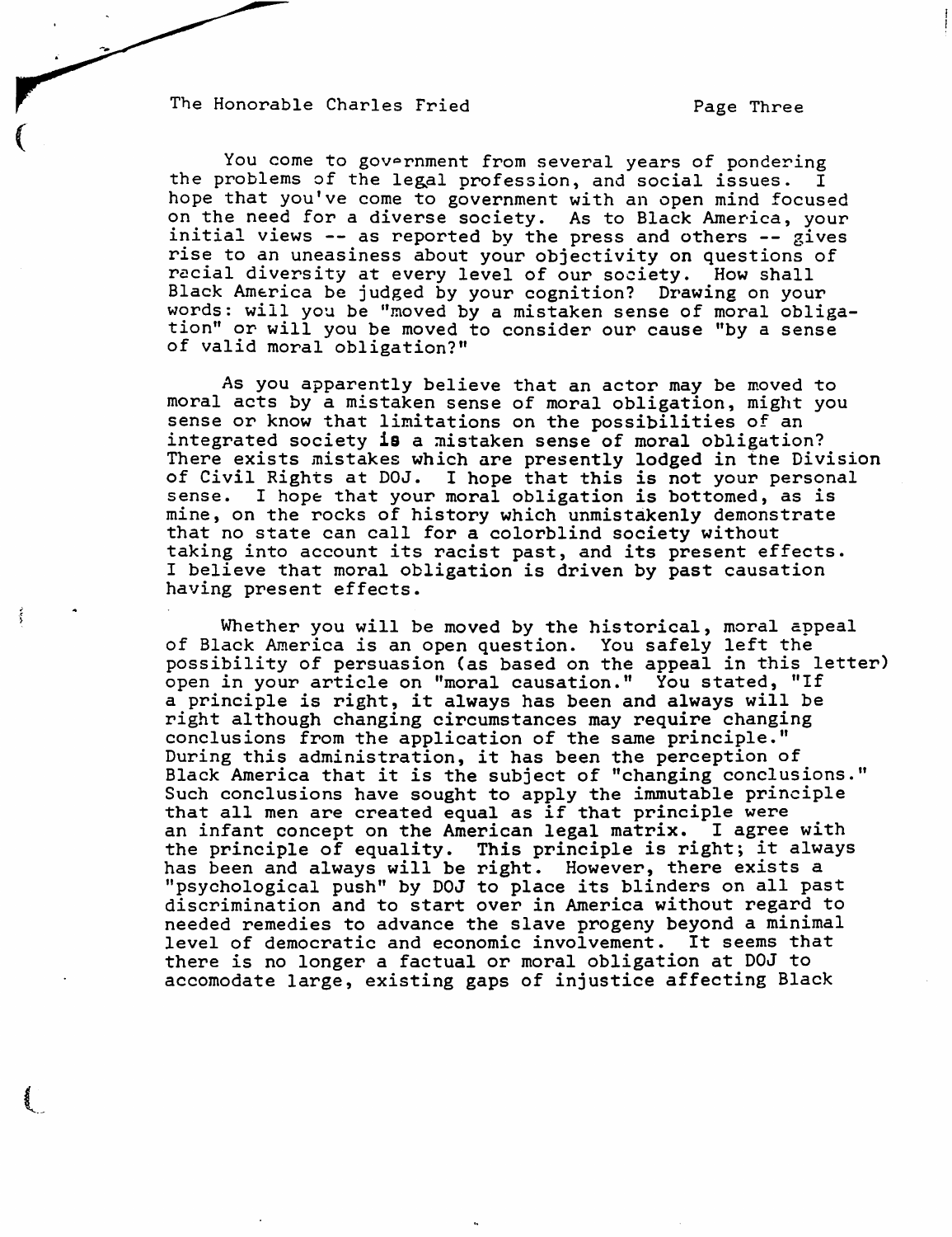The Honorable Charles Fried Page Four

Americans due to past discrimination.

I hope that this is not your view of the moral imperative, your view of governance, or your interpretation of moral causation as applied to Black America.

المنابذ والمتأسب

a na matangan na kalendar na matang

 $\sim 10^{-1}$  and

Sincerely,

 $\int. \mathcal{U} \alpha \varphi \, \delta_m$  ith  $\ell$ .

Professor of Law

Enclosure

'/ *I* 

 $\left($ 

÷